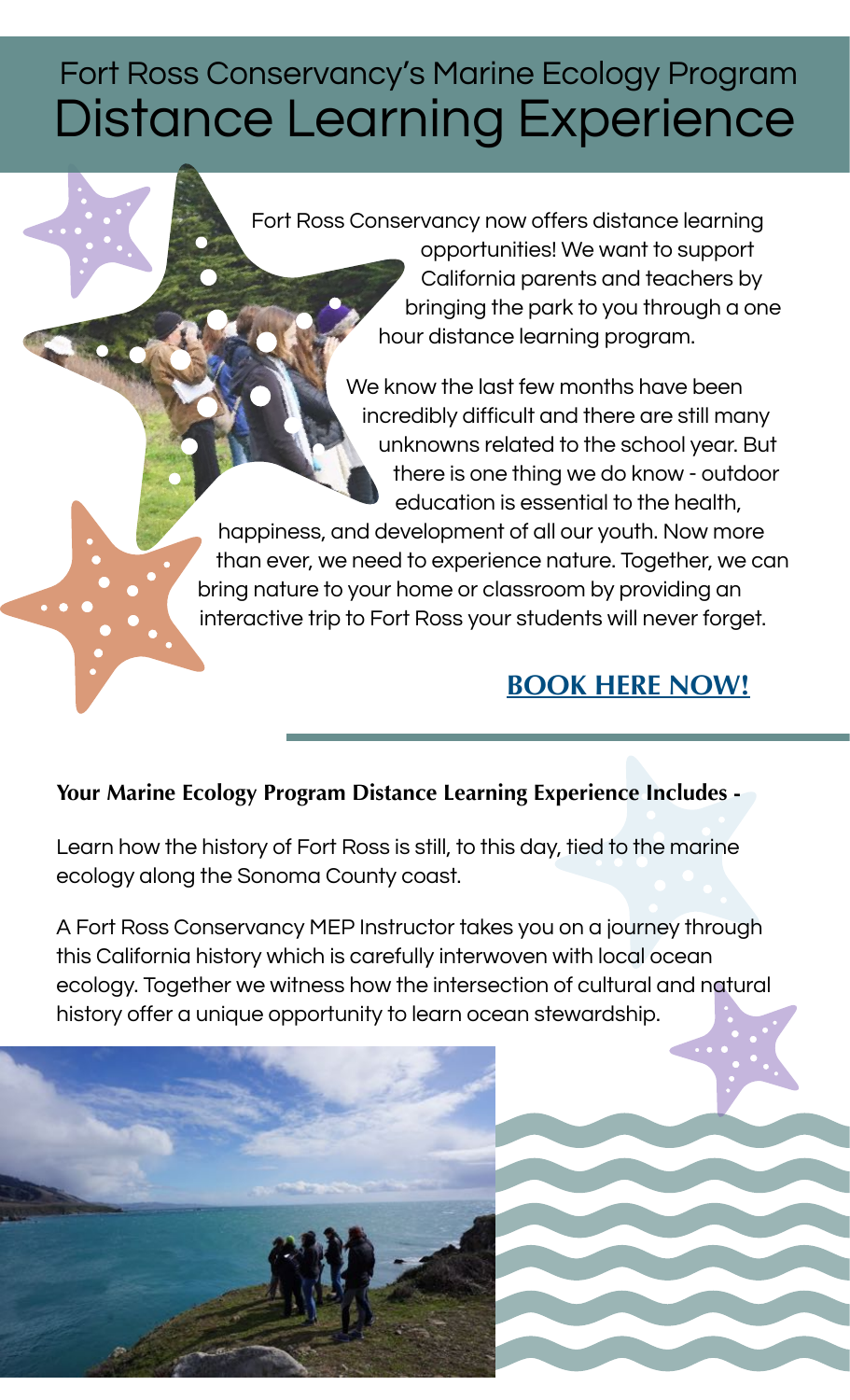### Fort Ross Conservancy's Marine Ecology Program Distance Learning Experience

- **Fort Ross: Its History and Ecology -** Fort Ross' history provides a lens through which to examine the ways humans have cared for or exploited the environment around them. Its rich history -- starting with the Kashia Pomo, followed by the Russians, Alaska Native and early California period -- all instruct us to better understand how human impacts have lasting effects on ecosystems.
- **Keystone Species Keep an Ecosystem in Balance** Learn how keystone species are integral to the health and balance of every ecosystem. We explore how historic overhunting and climate change have led to the decline of two keystone species along the Sonoma Coast.
- **Citizen Science & Ocean Stewardship** We need ocean stewards to care for all the marine life (plant and animal) for the health of the whole planet! At Fort Ross, our team works together with volunteers and students to observe, protect, and preserve these important ecosystems.